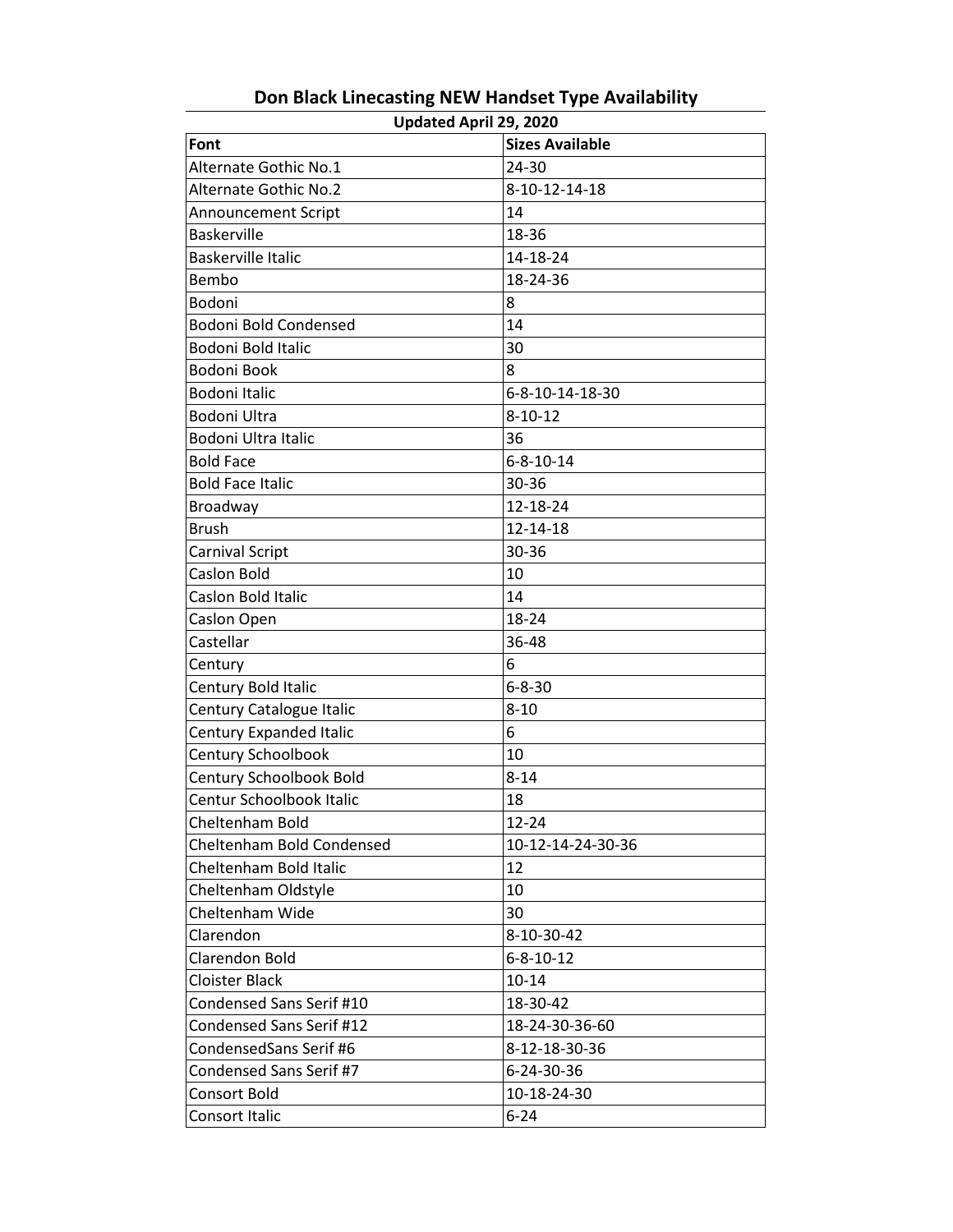| Craw Clarendon                     | 24-36                           |
|------------------------------------|---------------------------------|
| Craw Clarendn Book                 | 18-36                           |
| Dorchester Script                  | 18                              |
| <b>Elite Monograms</b>             | 18-36                           |
| <b>Engravers Old English Bold</b>  | 18                              |
| <b>Eurostile Bold</b>              | 18                              |
| Festival                           | 48                              |
| Flash                              | 24                              |
| Flash Bold                         | 14-24-36                        |
| <b>Folio Bold</b>                  | 12-30                           |
| <b>Folio Bold Condensed</b>        | 8-10-11-12-14-18                |
| <b>Folio Bold Condensed</b>        | 12-14-18                        |
| <b>Folio Bold Condensed Italic</b> | 6                               |
| <b>Folio Bold Extended</b>         | $11 - 16$                       |
| <b>Folio Book Extended</b>         | 36                              |
| Folio Light Condensed              | 36                              |
| <b>Fortune Bold</b>                | 30                              |
| <b>Franklin Gothic</b>             | 10-36                           |
| Franklin Gothic Condensed          | 30                              |
| Franklin Gothic Extra Condensed    | 14-30-36                        |
| Franklin Gothic Italic             | 10                              |
| Garamond                           | 18-24-36                        |
| Garamond Bold                      | 10                              |
| <b>Garamond Light</b>              | 10                              |
| <b>Garamond Light Italic</b>       | 10                              |
| Gill Bold                          | 30-36                           |
| Gill Bold Condensed                | 6-8-14-18-36                    |
| Gill Bold Extra Condensed          | 30-48                           |
| Gill Bold Italic                   | 8-12-14-18-24-30-36-42-48-60-72 |
| Gill Extra Bold                    | $8 - 10 - 12$                   |
| Gill Extra Heavy                   | 14-30-36                        |
| Gill Shadow 304                    | 30                              |
| Gill Shadow 406                    | 30-36-48-72                     |
| Gill Shadow Line 290               | 24-42-60-72                     |
| Glamour Bold                       | 24                              |
| Glamour Light                      | 36                              |
| Glamour Medium                     | 14-18-24-36                     |
| <b>Goudy Handtooled</b>            | 8                               |
| Goudy Oldstyle Light               | 18                              |
| <b>Goudy Text</b>                  | 18                              |
| <b>Grandby Condensed</b>           | 36                              |
| <b>Grandby Light</b>               | 30-36                           |
| <b>Grandby Light Condensed</b>     | $8 - 14 - 24$                   |
| Grotesque #18                      | 6                               |
| Grotesque #9                       | 6-10-24-42                      |
| Grotesque #9                       | 8-10-12-60-72                   |
| Grotesque Bold Condensed #383      | 8-10-14-18-24                   |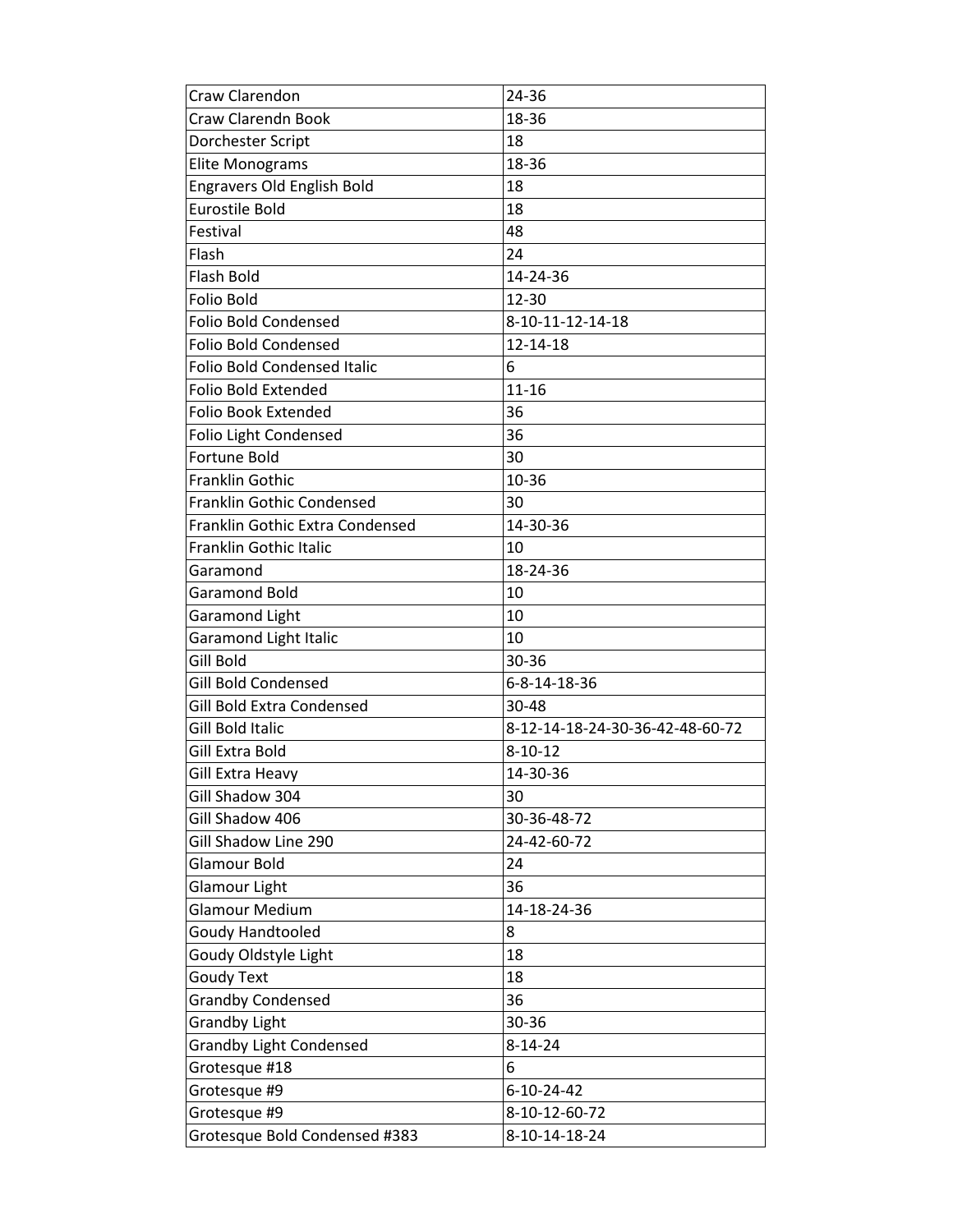| Grotesque Condensed #318          | 14-24-30-36-48          |
|-----------------------------------|-------------------------|
| Grotesque Condensed #33           | $8 - 18 - 30$           |
| Gotesque Regular #51              | 8-24-30-36              |
| Harlequin                         | 24-30-36                |
| <b>Headline Bold</b>              | 8-9-10-12-18-30-42      |
| <b>Headline Bold Italic</b>       | 6-10-24-30-42-48-60     |
| <b>Heavy Script</b>               | 14-18-24-36-42-48-60-72 |
| Heinzemann                        | 18-24-30                |
| Lightline Gothic                  | 18                      |
| Lydian Cursive                    | 18 on 24                |
| Lydian Italic                     | 24-36-48                |
| Modern                            | 8                       |
| Modern Italic #20                 | $6 - 7$                 |
| Modernistic                       | 18-24                   |
| <b>Narrow Sans</b>                | 14                      |
| New Yorker                        | $10 - 12$               |
| <b>News Gothic</b>                | 10                      |
| <b>News Gothic Bold</b>           | 14                      |
| <b>News Gothic Condensed</b>      | $10 - 14$               |
| <b>News Gothic Condensed Bold</b> | 12-14                   |
| Old English                       | 8-10-12-14-18-24-30     |
| Optima Italic                     | 10-24-30-36             |
| Optima Semi-bold                  | $8 - 14 - 30$           |
| Pabst Oldstyle                    | 10                      |
| Palatino Semi-bold                | $10 - 12$               |
| Park Avenue                       | $12 - 14$               |
| Perennial Calendar No. 2          | 30                      |
| Perennial Calendar No. 3          | 24                      |
| <b>Placard Bold Condensed</b>     | 14-18-24-30-42          |
| <b>Placard Medium Condensed</b>   | 18-24-30-48             |
| Plate Text                        | 10-12-18                |
| Poster                            | 14-18-24-30-36          |
| Rivoli                            | 12                      |
| Rockwell Antique                  | $8 - 10 - 18$           |
| Sans Serif Bold                   | 14-18-36                |
| Sans Serif Extra Bold             | $14-6$                  |
| Schwabacher                       | 36                      |
| Spartan Black                     | 14                      |
| Spartan Black Condensed Italic    | 12                      |
| Spartan Medium                    | 8                       |
| Spartan Medium Italic             | $6 - 8$                 |
| Stymie Bod                        | 8-10-14-18-24-60        |
| Stymie Bold Italic                | 24                      |
| Stmie Etra Bold                   | 12-14-18-24             |
| Stymie Extra Bold Condensed       | 36                      |
| Stymie Light                      | 10                      |
| <b>Stymie Medium</b>              | 10-12-18-72             |